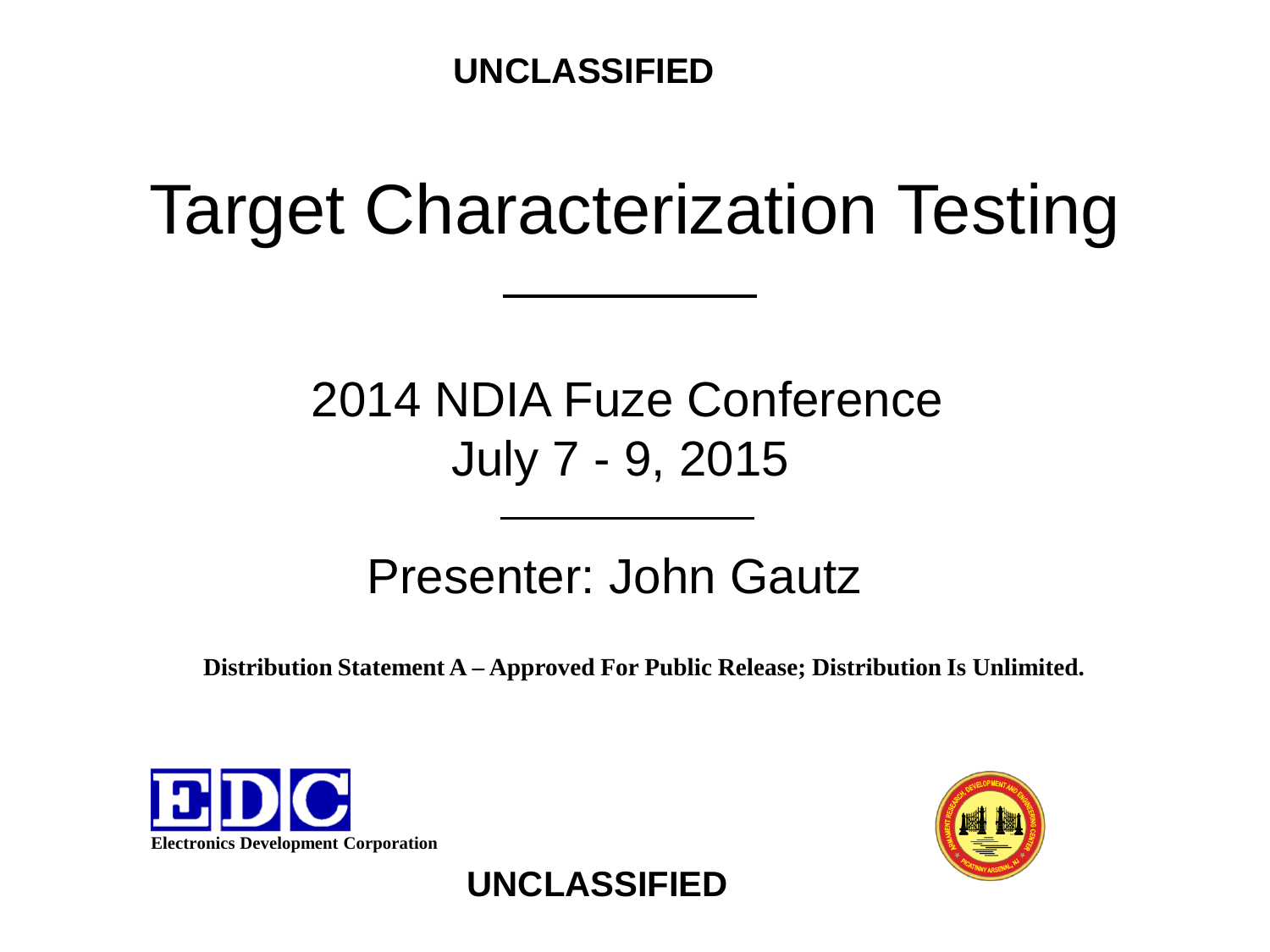### *Agenda*

- Program Overview
- Need
- Benefits
- How does it work?
- What is new?
- Design Description
- Specifications





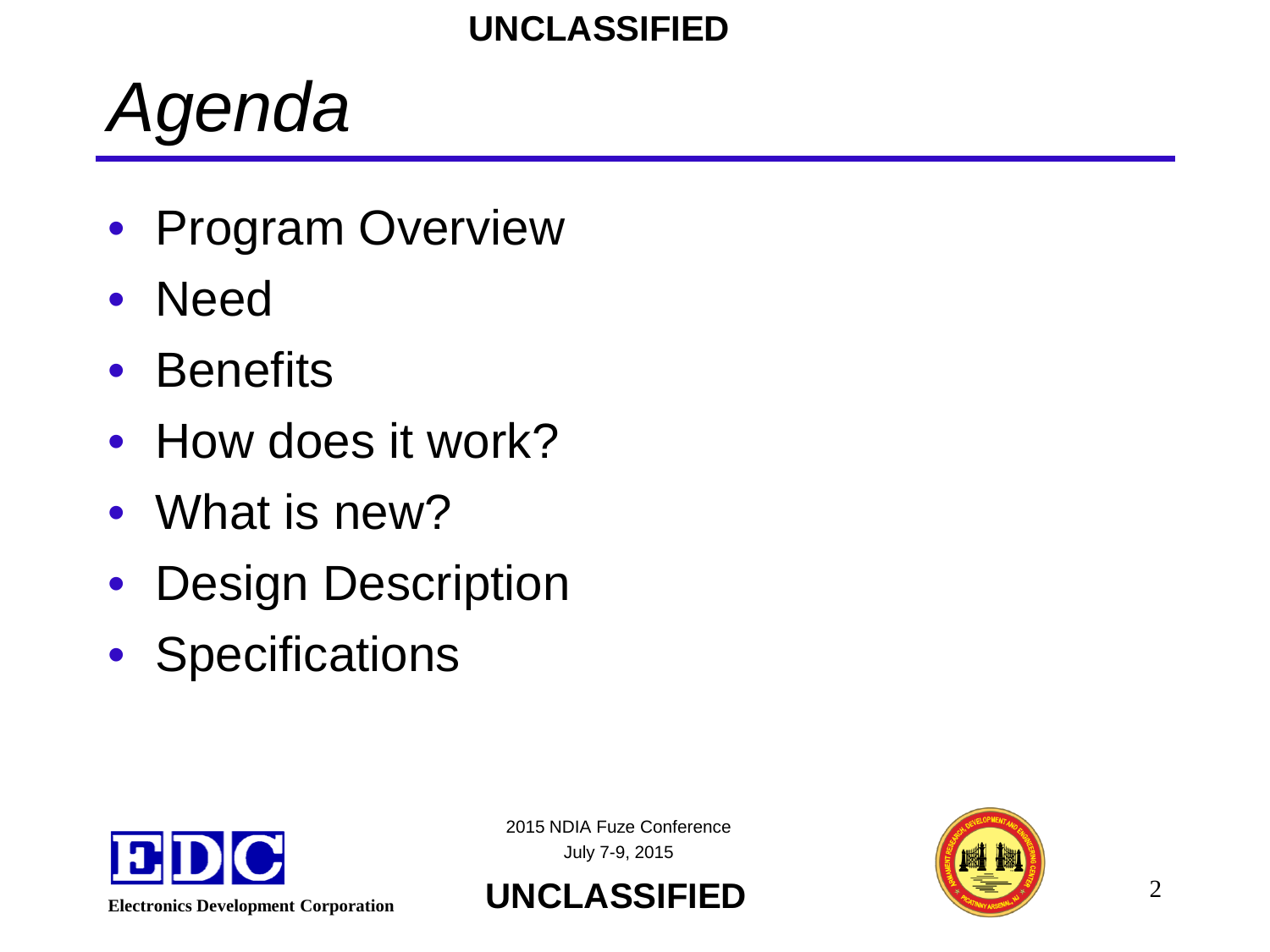## *Background*

- Increased interest in defeating Unmanned Arial Vehicles (UAVs)
- We can't always hit them, so a proximity sensor is needed
- Proximity can be sensed optically or with rf
- RF sensors are typically less expensive with present technology



2015 NDIA Fuze Conference July 7-9, 2015

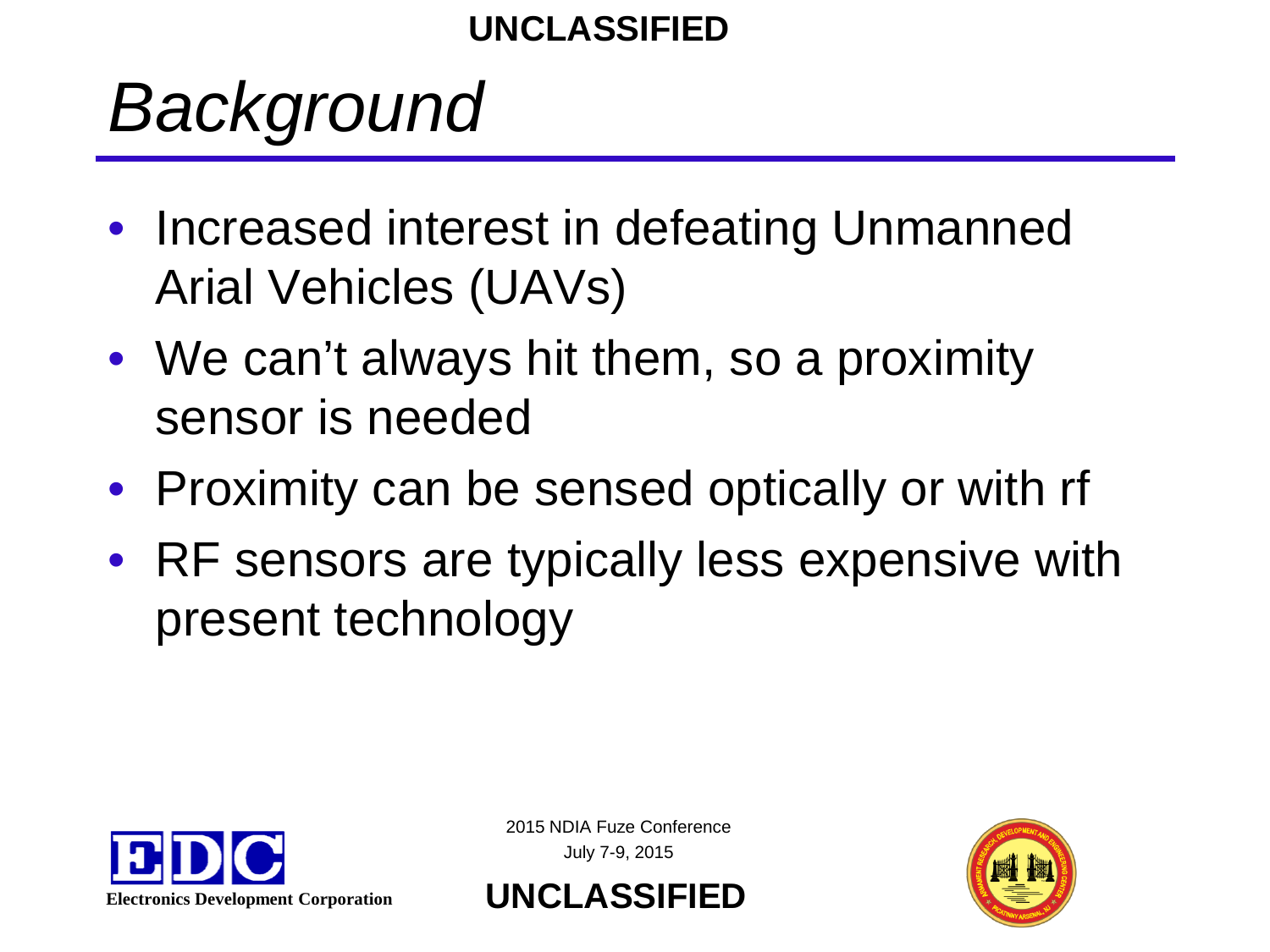# *RADAR Basics*

- RF proximity sensors are similar to RADAR systems
	- Limited number of range gates
	- Direction to target derived from Doppler
	- Low gain, broad beam antennas
- RADAR range equations for far-field RCS do not work in near-field encounters

$$
R_{min} = \frac{2D^2}{\lambda} \qquad \qquad \text{3 GHz} \qquad \text{1 m target}
$$

• 
$$
R_{min}
$$
 20 m



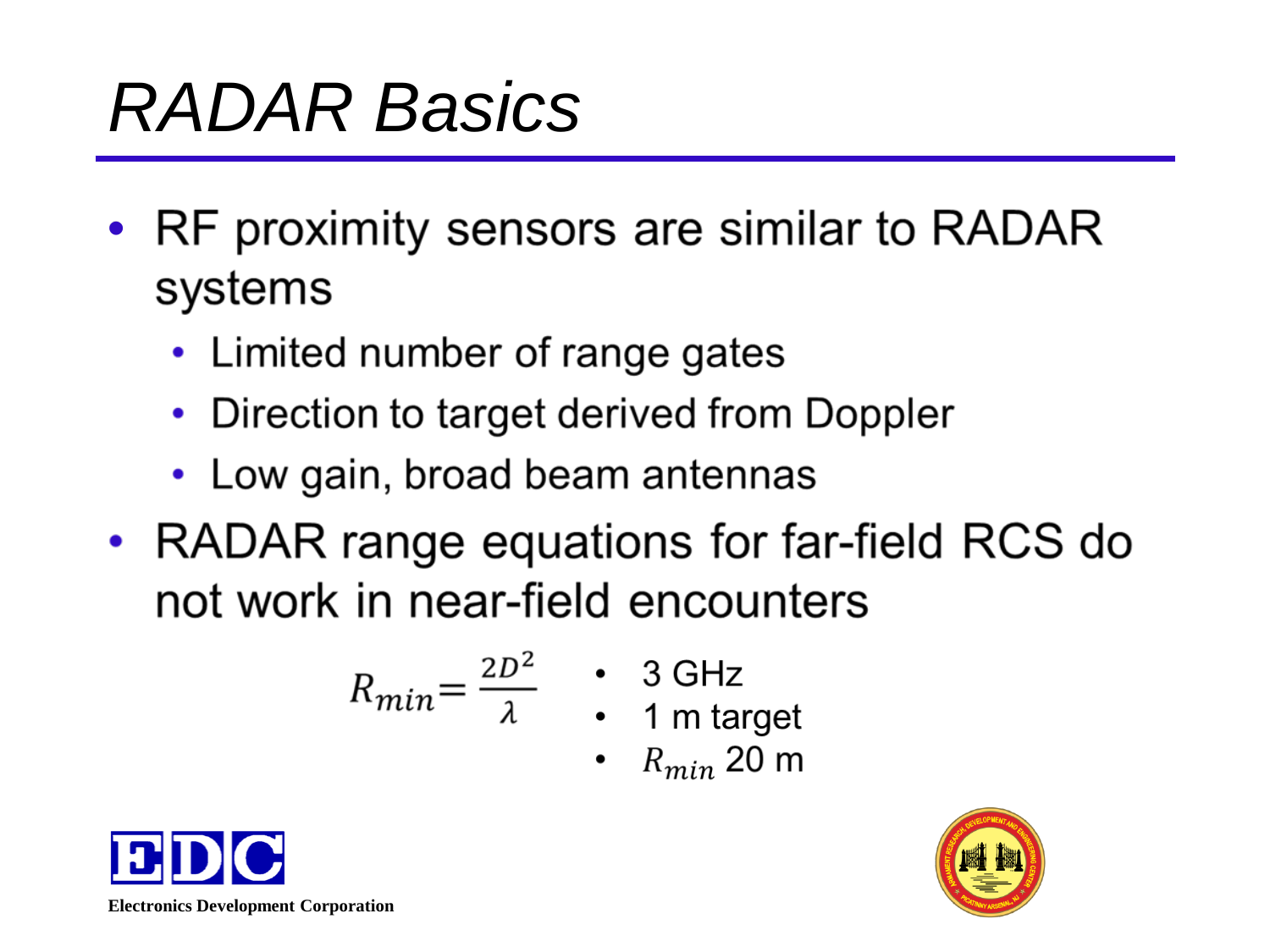# *Target Modeling*

- Calculate near field reflections
	- Based on RCS measurements
	- Based on physical characteristics
- Calculate effects on antenna impedance
- Math models need to be validated
- Near field measurements



2015 NDIA Fuze Conference July 7-9, 2015

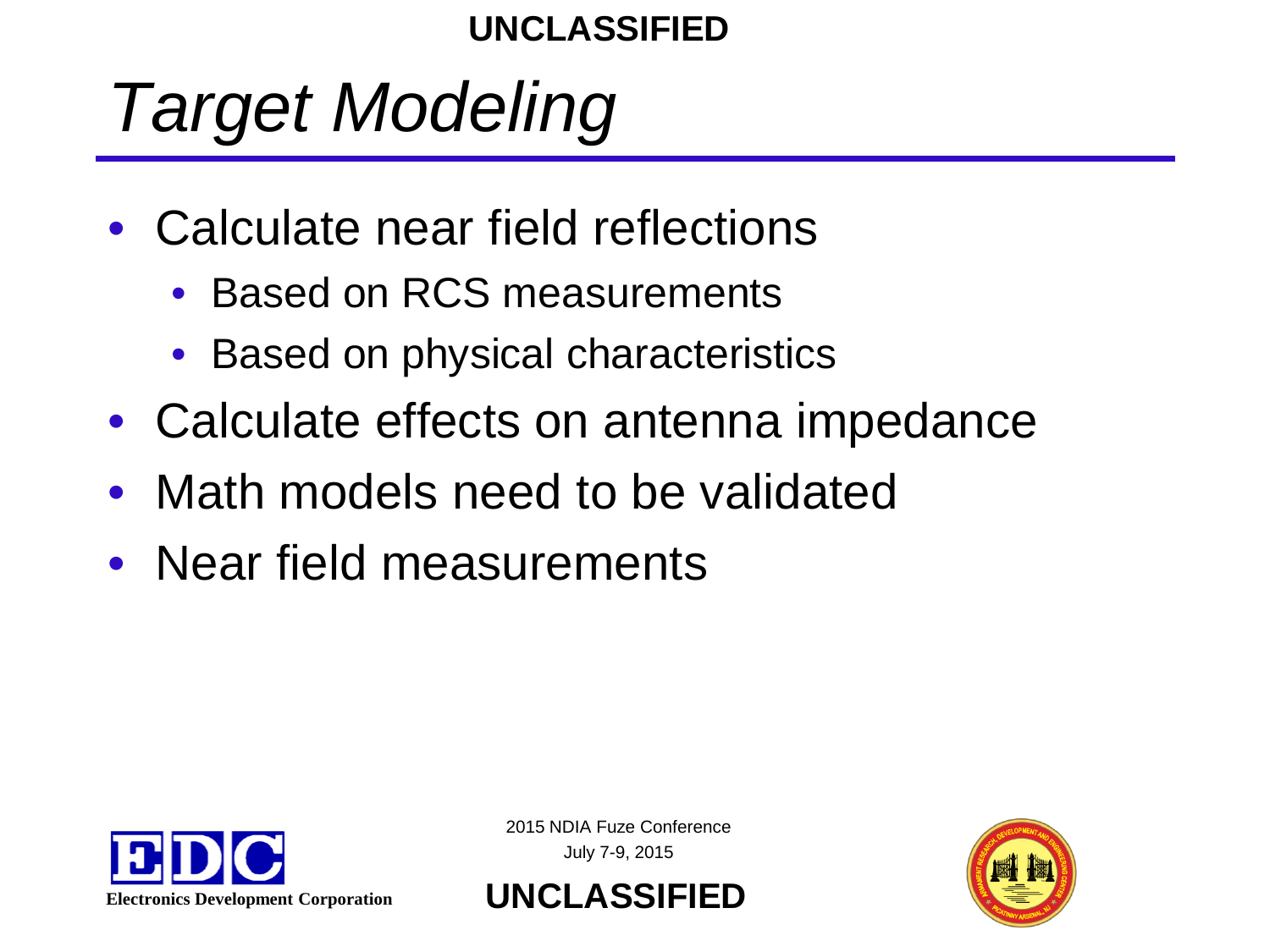## *Test Components*

- Projectile
- Air cannon
- Catch net
- Target suspension fixture
- Cameras







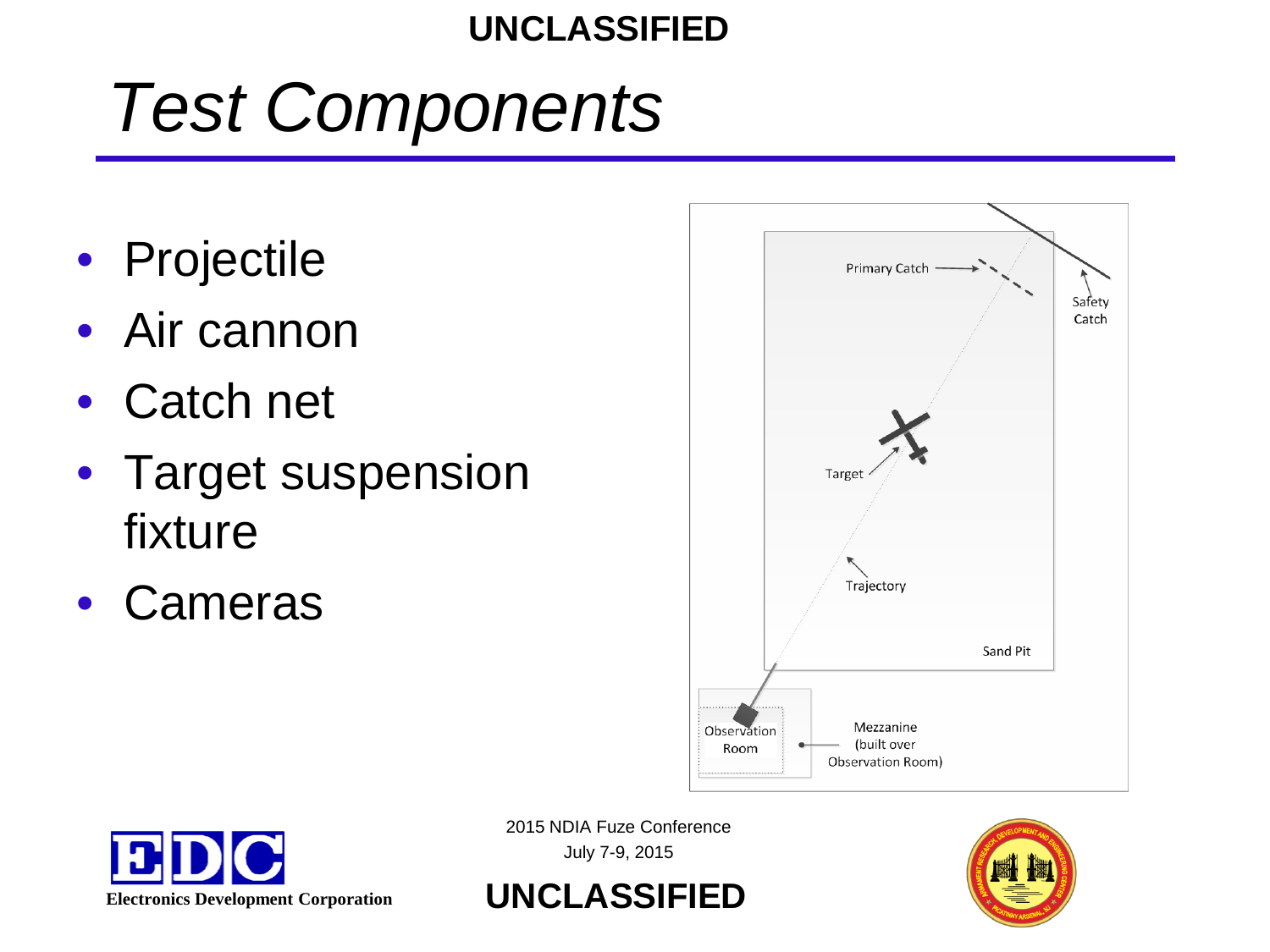### *Test Projectile*

- Conformal antenna
- FMCW transceiver
- 16-bit 20 Msample ADC
- Digital Data Recorder 16 Mbyte (400 msec)

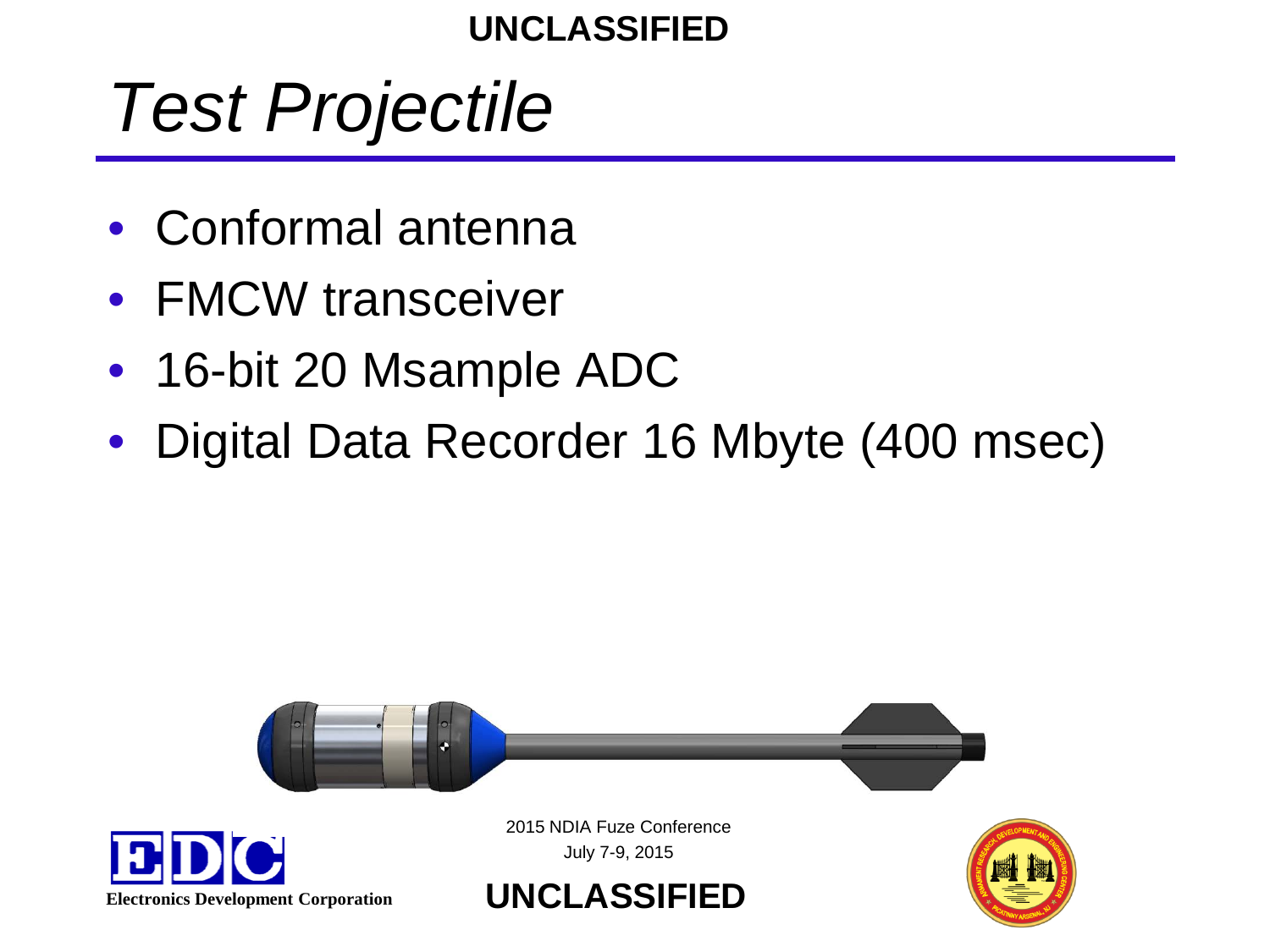### *Air Cannon*

- 75 m/s to 100 m/s
- 3" x 10' barrel
- Breach loader
- Quick-opening valve
- 20 gal pressure tank
- $\mathsf{T}_0$  box

HHL.



60.50

 $10.75$ 

2015 NDIA Fuze Conference July 7-9, 2015

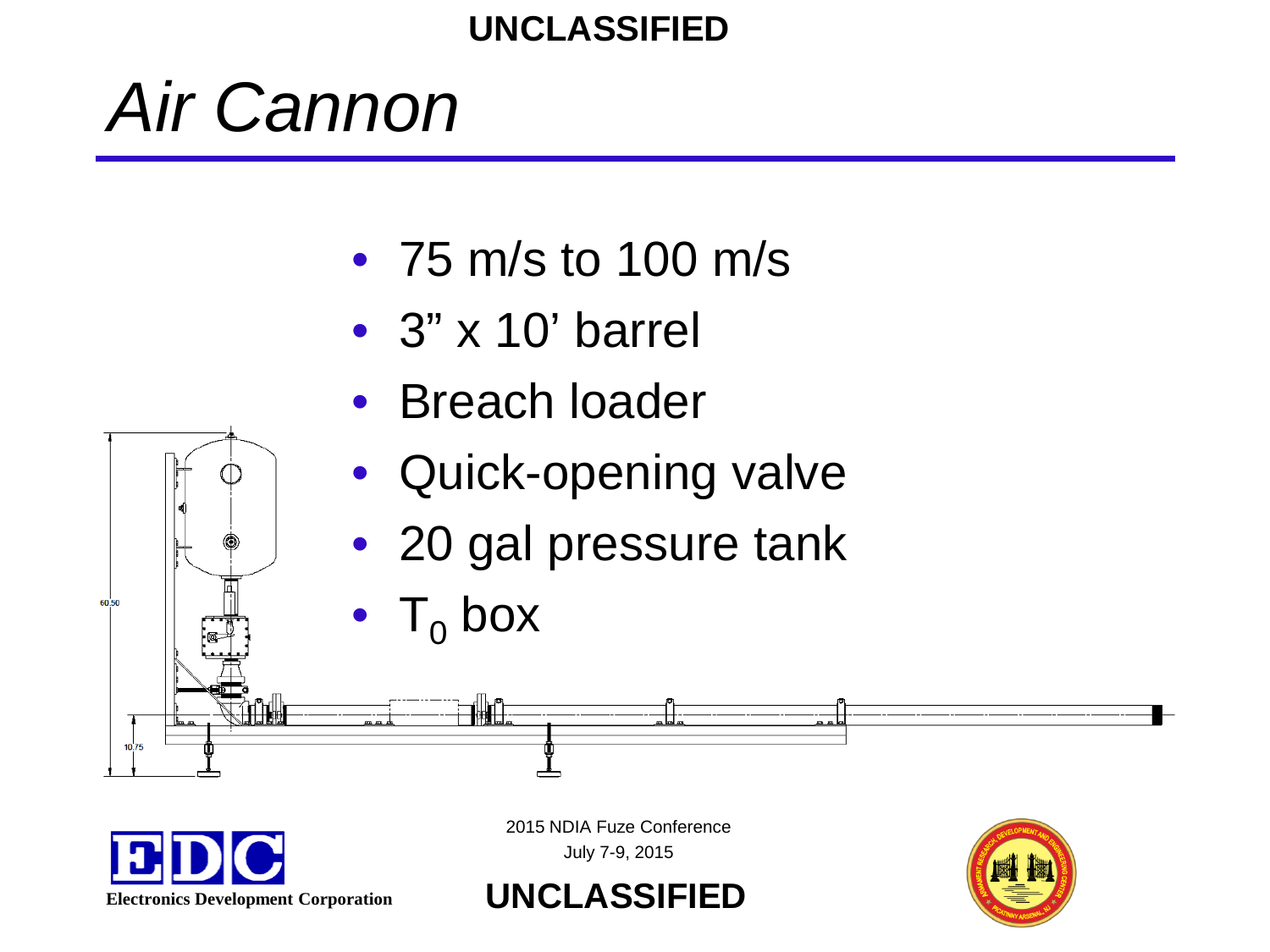## *Catch Net*

- High impact polyester
- Primary net 10' x 10'
- Secondary 20' x 30'
- COTS sports nets







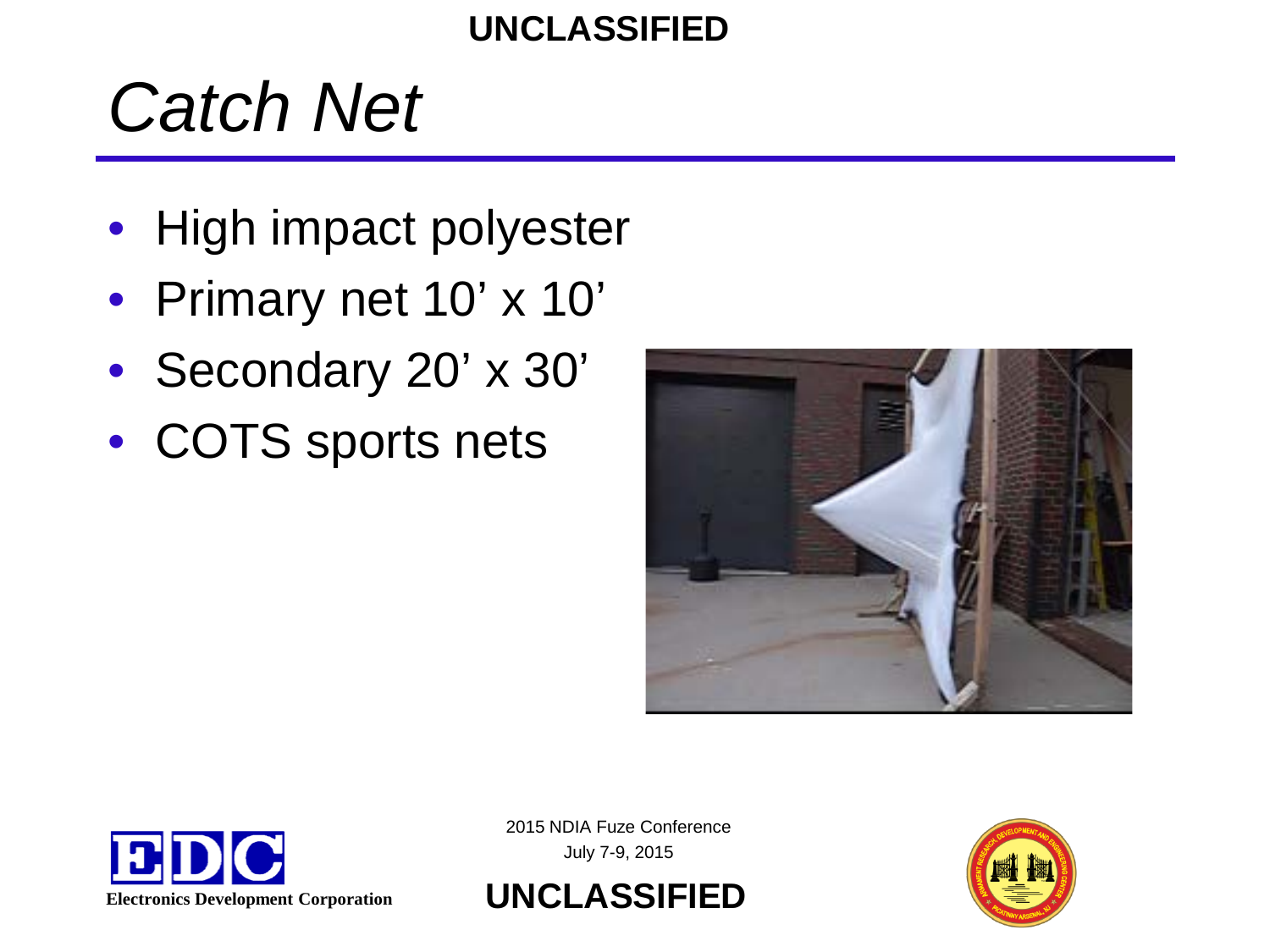# *Target Suspension*

- Fuze Electromagnetic Research Facility
- Overhead trolley crane
- Fiberglass frame
- Adjustable tie points
- Guy lines for stability





2015 NDIA Fuze Conference July 7-9, 2015

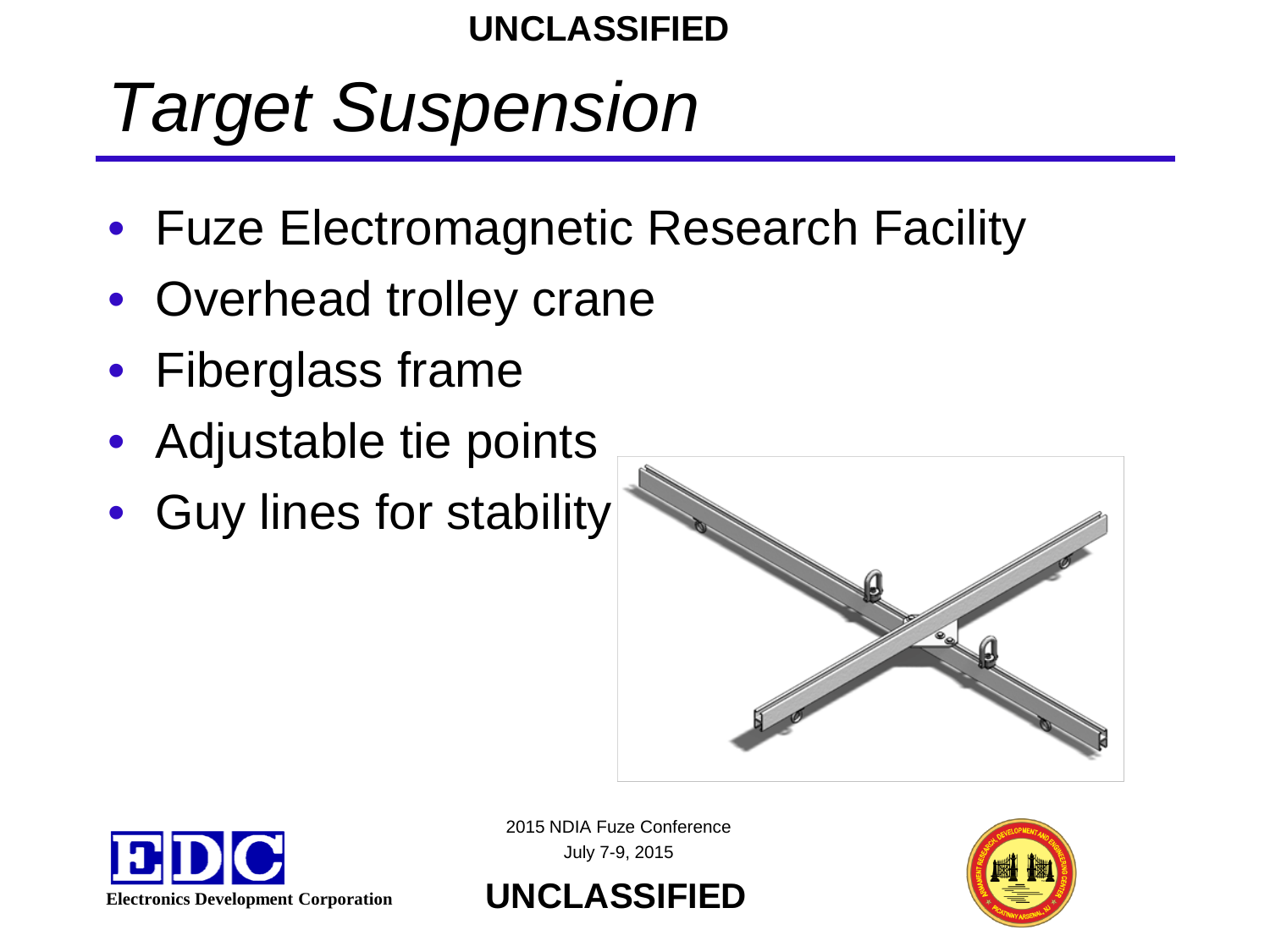### *Cameras*

- Two high speed cameras
	- **Miro**
	- 1000 fps
- One aligned with trajectory
- One orthogonal to trajectory